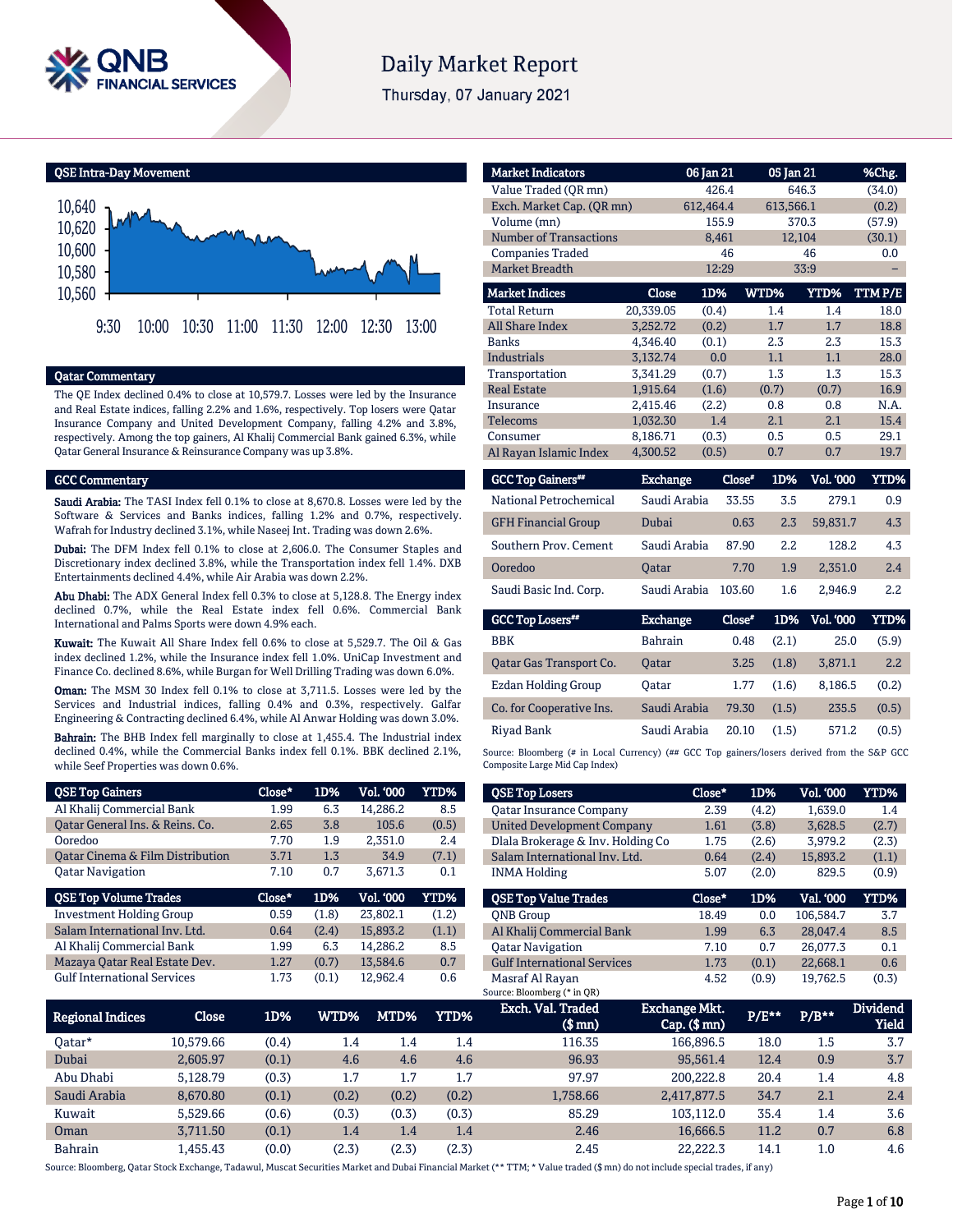# Qatar Market Commentary

- The QE Index declined 0.4% to close at 10,579.7. The Insurance and Real Estate indices led the losses. The index fell on the back of selling pressure from Qatari, GCC and Arab shareholders despite buying support from Foreign shareholders.
- Qatar Insurance Company and United Development Company were the top losers, falling 4.2% and 3.8%, respectively. Among the top gainers, Al Khalij Commercial Bank gained 6.3%, while Qatar General Insurance & Reinsurance Company was up 3.8%.
- Volume of shares traded on Wednesday fell by 57.9% to 155.9mn from 370.3mn on Tuesday. Further, as compared to the 30-day moving average of 209.3mn, volume for the day was 25.5% lower. Investment Holding Group and Salam International Investment Limited were the most active stocks, contributing 15.3% and 10.2% to the total volume, respectively.

| <b>Overall Activity</b>        | Buy %*   | Sell %* | Net (QR)          |
|--------------------------------|----------|---------|-------------------|
| Oatari Individuals             | 34.06%   | 46.24%  | (51,899,919.7)    |
| <b>Oatari Institutions</b>     | 12.66%   | 24.25%  | (49, 422, 475.6)  |
| Qatari                         | 46.73%   | 70.49%  | (101, 322, 395.3) |
| <b>GCC Individuals</b>         | 0.70%    | 0.61%   | 411,824.9         |
| <b>GCC</b> Institutions        | 3.51%    | 3.83%   | (1,353,389.5)     |
| <b>GCC</b>                     | 4.22%    | 4.44%   | (941, 564.6)      |
| Arab Individuals               | 8.11%    | 8.92%   | (3,430,548.9)     |
| <b>Arab Institutions</b>       | $0.00\%$ |         | 1,349.5           |
| Arab                           | 8.11%    | 8.92%   | (3,429,199.4)     |
| <b>Foreigners Individuals</b>  | 2.56%    | 2.44%   | 537,289.5         |
| <b>Foreigners Institutions</b> | 38.38%   | 13.72%  | 105, 155, 869.8   |
| <b>Foreigners</b>              | 40.94%   | 16.16%  | 105,693,159.3     |

Source: Qatar Stock Exchange (\*as a % of traded value)

# Global Economic Data and Earnings Calendar

# Global Economic Data

| <b>Date</b> | <b>Market</b> | <b>Source</b>                                 | <b>Indicator</b>                    | Period     | <b>Actual</b> | <b>Consensus</b>         | <b>Previous</b> |
|-------------|---------------|-----------------------------------------------|-------------------------------------|------------|---------------|--------------------------|-----------------|
| 01/06       | <b>US</b>     | Mortgage Bankers Association                  | <b>MBA Mortgage Applications</b>    | $01$ -Jan  | 1.7%          | $\overline{\phantom{m}}$ | $-5.8%$         |
| 01/06       | <b>US</b>     | Markit                                        | <b>Markit US Services PMI</b>       | <b>Dec</b> | 54.8          | 55.2                     | 55.3            |
| 01/06       | <b>US</b>     | Markit                                        | Markit US Composite PMI             | Dec        | 55.3          | $\overline{\phantom{m}}$ | 55.7            |
| 01/06       | <b>UK</b>     | Markit                                        | Markit/CIPS UK Services PMI         | <b>Dec</b> | 49.4          | 49.9                     | 49.9            |
| 01/06       | <b>UK</b>     | Markit                                        | Markit/CIPS UK Composite PMI        | Dec        | 50.4          | 50.7                     | 50.7            |
| 01/06       | <b>EU</b>     | Markit                                        | <b>Markit Eurozone Services PMI</b> | Dec        | 46.4          | 47.3                     | 47.3            |
| 01/06       | <b>EU</b>     | Markit                                        | Markit Eurozone Composite PMI       | Dec        | 49.1          | 49.8                     | 49.8            |
| 01/06       | <b>EU</b>     | Eurostat                                      | PPI MoM                             | <b>Nov</b> | 0.4%          | 0.2%                     | 0.4%            |
| 01/06       | EU            | Eurostat                                      | PPI YoY                             | Nov        | $-1.9%$       | $-2.0%$                  | $-2.0%$         |
| 01/06       | Germany       | Markit                                        | <b>Markit Germany Services PMI</b>  | <b>Dec</b> | 47.0          | 47.7                     | 47.7            |
| 01/06       | Germany       | Markit                                        | Markit/BME Germany Composite PMI    | Dec        | 52.0          | 52.5                     | 52.5            |
| 01/06       | Germany       | <b>German Federal Statistical Office</b>      | <b>CPI MoM</b>                      | Dec        | 0.5%          | 0.6%                     | $-0.8%$         |
| 01/06       | Germany       | German Federal Statistical Office             | <b>CPI YoY</b>                      | Dec        | $-0.3%$       | $-0.2%$                  | $-0.3%$         |
| 01/06       | France        | <b>INSEE National Statistics Office</b>       | <b>CPI MoM</b>                      | <b>Dec</b> | 0.2%          | 0.4%                     | 0.2%            |
| 01/06       | France        | <b>INSEE National Statistics Office</b>       | <b>CPI YoY</b>                      | Dec        | 0.0%          | 0.2%                     | 0.2%            |
| 01/06       | France        | <b>INSEE National Statistics Office</b>       | <b>Consumer Confidence</b>          | <b>Dec</b> | 95            | 91                       | 89              |
| 01/06       | France        | Markit                                        | <b>Markit France Services PMI</b>   | Dec        | 49.1          | 49.2                     | 49.2            |
| 01/06       | France        | Markit                                        | <b>Markit France Composite PMI</b>  | <b>Dec</b> | 49.5          | 49.6                     | 49.6            |
| 01/06       | Japan         | Markit                                        | Jibun Bank Japan PMI Services       | Dec        | 47.7          | $\overline{\phantom{m}}$ | 47.2            |
| 01/06       | Japan         | Markit                                        | Jibun Bank Japan PMI Composite      | <b>Dec</b> | 48.5          | -                        | 48.0            |
| 01/06       | Japan         | <b>Economic and Social Research Institute</b> | Consumer Confidence Index           | Dec        | 31.8          | 32.5                     | 33.7            |
| 01/06       | China         | Markit                                        | Caixin China PMI Composite          | <b>Dec</b> | 55.8          | -                        | 57.5            |
| 01/06       | China         | Markit                                        | Caixin China PMI Services           | Dec        | 56.3          | 57.9                     | 57.8            |
| 01/06       | India         | Markit                                        | <b>Markit India PMI Services</b>    | <b>Dec</b> | 52.3          | -                        | 53.7            |
| 01/06       | India         | Markit                                        | Markit India PMI Composite          | Dec        | 54.9          | $\overline{\phantom{m}}$ | 56.3            |

Source: Bloomberg (s.a. = seasonally adjusted; n.s.a. = non-seasonally adjusted; w.d.a. = working day adjusted)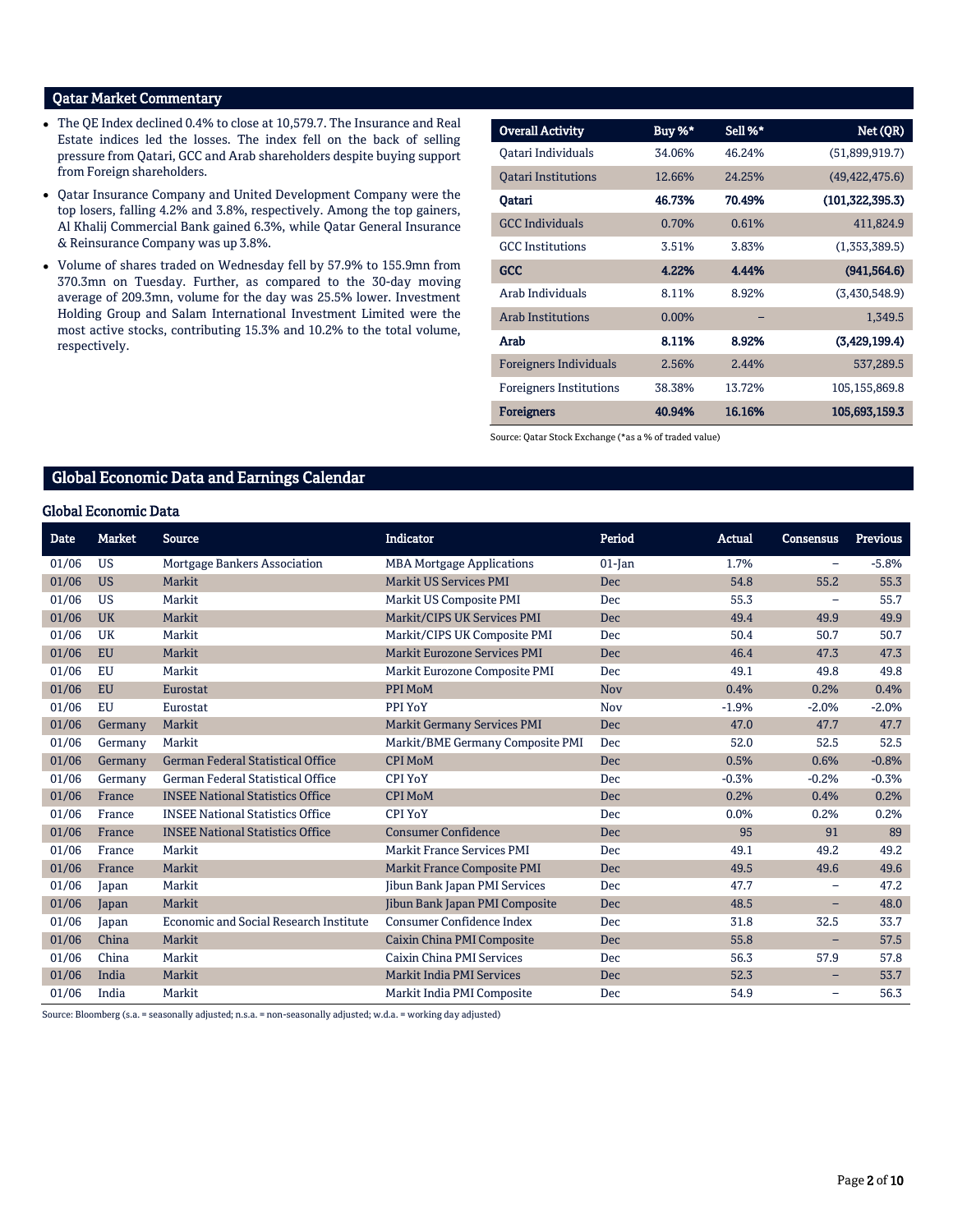| <b>Earnings Calendar</b> |                                               |                                  |                       |               |
|--------------------------|-----------------------------------------------|----------------------------------|-----------------------|---------------|
| <b>Tickers</b>           | <b>Company Name</b>                           | Date of reporting 4Q2020 results | No. of days remaining | <b>Status</b> |
| <b>ONBK</b>              | <b>ONB</b> Group                              | 12-Jan-21                        | 5                     | Due           |
| <b>MARK</b>              | Masraf Al Rayan                               | 19-Jan-21                        | 12                    | Due           |
| <b>OFLS</b>              | Oatar Fuel Company                            | $21$ -Jan-21                     | 14                    | Due           |
| <b>KCBK</b>              | Al Khalij Commercial Bank                     | $27$ -Jan-21                     | 20                    | Due           |
| <b>OAMC</b>              | <b>Qatar Aluminum Manufacturing Company</b>   | $4$ -Feb-21                      | 28                    | Due           |
| <b>DHBK</b>              | Doha Bank                                     | 8-Feb-21                         | 32                    | Due           |
| <b>OIMD</b>              | <b>Qatar Industrial Manufacturing Company</b> | 14-Feb-21                        | 38                    | Due           |

Source: QSE

# News

# Qatar

- FM: Al-Ula Declaration a victory for all Deputy Prime Minister and Minister of Foreign Affairs HE Sheikh Mohammed bin Abdulrahman Al Thani has said the Gulf crisis was an exceptional situation for the past few years and the solution (Al-Ula Declaration) was a victory for all. "We have agreed on basic principles to overcome the current dispute and rules for governing state relations in the future," Sheikh Mohammed said in an interview with Al Jazeera. He pointed out that the basics of the agreement were not to harm any state, interfere in its affairs, or threaten the security of the region. "We consider what happened is reconciliation. Saudi Arabia represented all parties, and everyone participated, and everyone signed the Al-Ula Declaration," he said. The FM added, "We found a will from the parties to solve the crisis, and it was through authorizing Saudi Arabia to represent the rest of the countries. We cannot say that this is a success for Qatar, Saudi Arabia, or any other country, but rather a success for everyone." Regarding Al Jazeera, the FM said, "The issue of Al Jazeera was not raised [at the summit]. It is an institution that we are proud of. We are also proud of its media professionals and its presence in Qatar." "We guarantee freedom of expression, and the issue of Al-Jazeera must be dealt with positively and constructively," he added. On the publication of the Gulf reconciliation agreement (Al-Ula Agreement) statement, he said, "There was no agreement to publish the statement, but it contains basic principles that have been clarified. In the final statement of the summit there is no embarrassment for any country," he said. (Qatar Tribune)
- Standard Chartered: Qatar economy to grow 3% this year on Gulf rift easing – Qatar's economy will grow 3% as the easing of a three-year-old regional dispute will help trade, tourism, and logistics, Standard Chartered said, revising its previous 2.1% growth estimate. Saudi Arabia and its Arab allies agreed on Tuesday to end a boycott imposed in mid-2017. "We see the lifting of restrictions on trade and travel on Qatar as adding impetus to the ongoing recovery in trade, tourism and logistics," Standard Chartered said in a note. It said the United Arab Emirates lifting restrictions on trade and travel to Qatar could also help the UAE's trade recovery, "possibly leading to less trade and transit volume via Oman's port and airport," after Oman benefited from the re-routing of some trade during the embargo. Another benefit could be a convergence in Qatar's onshore and offshore spot currency rates, as foreign liquidity

stands to benefit from the lifting of the embargo, it said. The bank's revised growth forecast is higher than the 2.2% forecast Qatar gave last month in its 2021 budget. "Regionally, the boost to consumer and investor sentiment and lower perceived geopolitical risk may contribute positively to economic outcomes, particularly ahead of significant events such as EXPO 2020, set to be hosted by Dubai in October 2021, and the 2022 FIFA World Cup in Doha," it said. (Reuters)

- Overflight above Gulf nations set to resume for Qatari jets It is a significant moment in the Middle East, as the Arab nations that had blockaded Qatar for more than three years agreed to lift the boycott against the country, and restore diplomatic relations. Saudi Arabia, the UAE, Bahrain and Egypt will reopen airspace to Qatar following a 3.5-year illegal ban, and all of the countries will restore full diplomatic relations with Qatar. Overflight above those nations is set to resume for Qatari jets — but at the time of writing this column, we are still waiting for NOTAMs to reflect the lifting of the airspace ban (a NOTAM is a "notice to airmen" — essentially a policy notice to pilots issued by country aviation authorities and airports regarding airspace access and other key information). Saudi's foreign minister confirmed "diplomatic relations between Saudi, the UAE, Bahrain, Egypt and Qatar will be restored" following lifting of the embargo on Qatar. (Gulf-Times.com)
- KCBK to hold board of directors meeting on January  $07 Al$ Khalij Commercial Bank (KCBK) has announced that its board of directors will be holding a meeting on January 07, 2021 to discuss the latest developments in the potential merger between KCBK and Masraf Al Rayan (MARK). Results of the meeting will be disclosed to the market as soon as the board meeting is closed. (QSE)
- QIMD to hold board of directors meeting on February 14 Qatar Industrial Manufacturing Company (QIMD) has announced that its board of directors will be holding a meeting on February 14, 2021 to discuss and approve the financial statements for the year 2020. (QSE)
- Qatargas awards offshore engineering contract to McDermott McDermott International Ltd (McDermott) announced it has been awarded a contract from Qatargas to deliver front-end engineering and design (FEED) work for Qatar Petroleum's North Field South (NFS) project. McDermott's Senior Vice President, Europe, Middle East and Africa, Tareq Kawash said, "For more than 30 years, McDermott has executed projects in Qatar's North Field, and we will leverage our experience and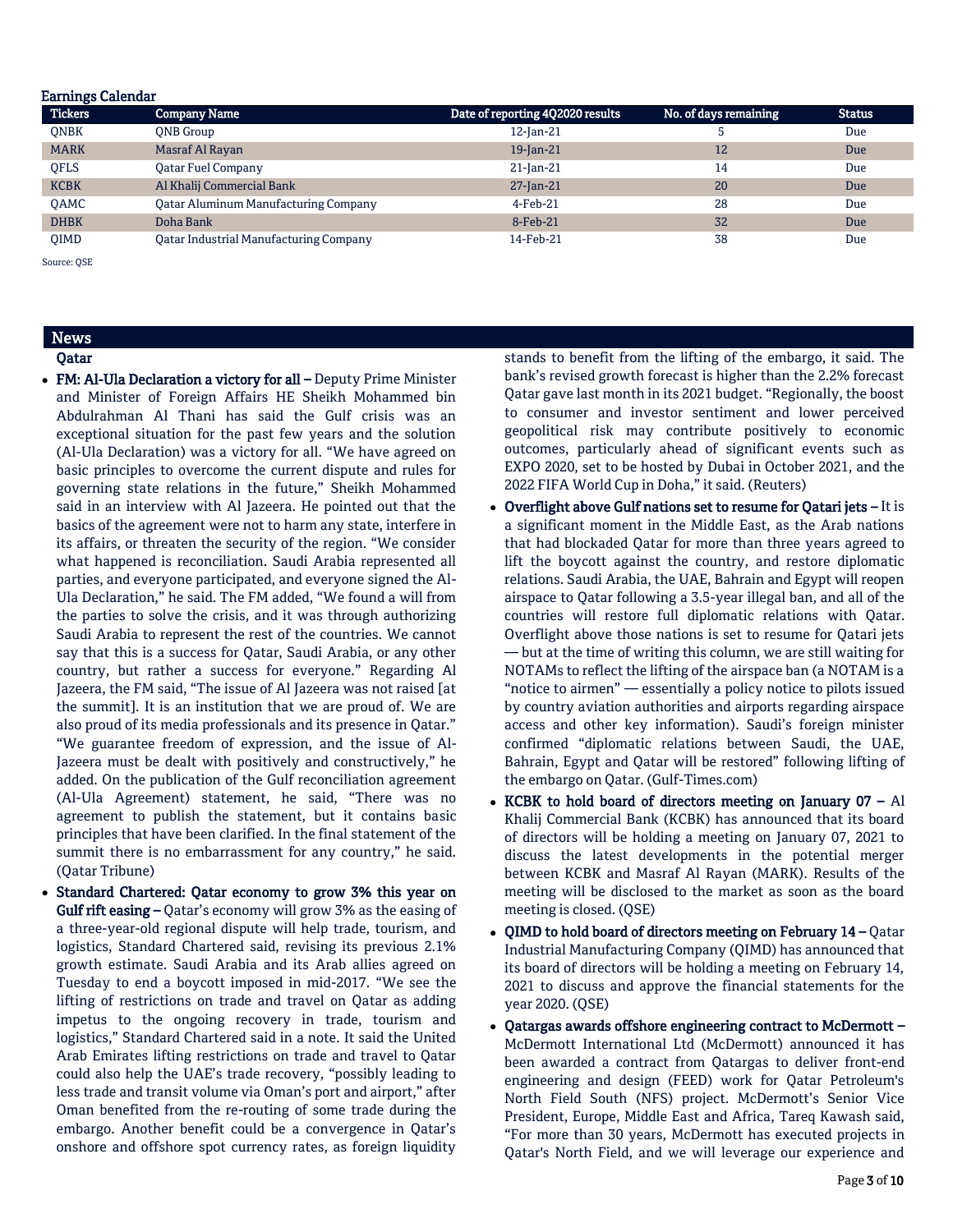local resources to successfully deliver this project. As oil and gas field development continues in the region, we are poised to build on this initial work to further support Qatargas as they progress the subsequent phases of the NFS project." The contract scope includes the replication of five offshore wellhead platforms. The FEED contract will be executed from McDermott's Doha office and work will begin immediately. (Bloomberg)

- Vodafone funds 5G powered, self-driving delivery vehicle Airlift Systems has introduced Qatar's first 5G powered smart delivery transport in Education City, MENA's first self-driving delivery vehicle pilot, sponsored by Vodafone Qatar, and through a partnership with Talabat and support from the Qatar Foundation Research, Development and Innovation (QF RDI). (QF RDI). During the trial, Education City residents, students and staff can place orders on Talabat and pay online for their deliveries through the usual process. To ensure that food is delivered safely, customers are provided with QR codes that they will use to unlock the vehicle compartment and retrieve the package. This pilot is a three-month trial of the vehicle's performance capability comparable or indistinct to that of a human being. The trial will also obtain feedback from the consumer, using it to develop strategies that ensure customer satisfaction in the long term. The vehicle is equipped with a low-latency, real-time feedback system powered by Vodafone's 5G network and remotely monitored in the Education City control room. (Qatar Tribune)
- Qatar witnesses strong growth in non-oil sector, 65 new industrial factories established in 2020 – Qatar's non-energy private sector economy ended 2020 with another above-par rate of growth, according to the December Purchasing Managers' Index (PMI) survey data issued by the Qatar Financial Centre (QFC). Total business activity increased at a relatively marked pace, continuing the trend shown since the rapid expansion in July and August as the economy bounced back from the lockdown-induced downturn in the second quarter of the year. New business continued to grow at a rate above the long-run survey average, while outstanding work rose the most since July 2018 signaling rising pressure from demand on business capacity. Firms continued to boost employment and wages while input purchase prices continued to fall on average, allowing companies to hold prices charged stable. The PMI eased slightly from 52.5 in November to 51.8 in December, broadly in line with the fourth quarter average of 51.9 and well above the long-run trend level of 49.6. This signaled a solid end to 2020 for the non-energy private sector, with all five of the components of the PMI in positive territory. Total business activity continued to expand at a relatively strong rate in December. The expansion was the strongest since the first quarter of 2018 over the fourth quarter as a whole, excluding the post-lockdown bounce in the third quarter. New business continued to support the overall growth of activity and demand was sufficiently strong to generate rising levels of incomplete work. In fact, backlog growth was the strongest since July 2018. Sub-sector data signaled that the strongest overall improvement in business conditions over the fourth quarter as whole came from manufacturing, followed by construction, wholesale & retail and services respectively. In terms of output, manufacturing registered the strongest growth for the second

month running in December, which forebodes strong non-oil export performance. Employment in the non-energy private sector rose further in December, with notably strong recruitment in services. Outlining the growth of industrial sector during 2020, Qatar Chamber has issued its monthly economic newsletter for December 2020 stated that the number of industrial facilities registered by the end of 2020 reached 927 compared to 862 at the beginning of the same year with the establishment of 65 new industrial factories in 2020. (Qatar Tribune)

# International

- US private payrolls post first decline in eight months as COVID-19 cases skyrocket – US private companies shed workers in December for the first time in eight months as out-of-control COVID-19 infections unleashed a fresh wave of business restrictions, setting the tone for what is likely to be a brutal winter for the economy. The ADP National Employment Report showed job losses across all industries last month as the coronavirus outbreak kept many consumers and workers at home. While the report underscored the magnitude of the crisis, the economy was unlikely to slide back into recession, thanks to additional fiscal stimulus approved in late December. The ADP report added to slumping consumer spending and persistently high layoffs in suggesting that the economy lost significant momentum at the end of 2020. Minutes of the Federal Reserve's December 15-16 meeting published on Wednesday showed policymakers expected skyrocketing cases "would be particularly challenging for the labor market in coming months." Private payrolls decreased by 123,000 jobs last month, the first decline since April, after increasing 304,000 in November. Economists polled by Reuters had forecast private payrolls would rise by 88,000 in December. The ADP report is jointly developed with Moody's Analytics. Though it has a spotty record predicting the government's private payrolls count because of methodology differences, it is still watched for clues on the labor market's health. (Reuters)
- US factory orders beat expectations in November New orders for US-made goods increased more than expected in November and business investment on equipment was solid, pointing to sustained recovery in manufacturing. The Commerce Department said that factory orders rose 1.0% after increasing 1.3% in October. Economists polled by Reuters had forecast factory orders increasing 0.7% in November. Orders fell 7.3% YoY. Manufacturing, which accounts for 11.9% of the U.S. economy, is being supported by a shift in demand towards goods from services because of the COVID-19 pandemic. The Institute for Supply Management reported on Tuesday that its index of national factory activity increased in December to the highest level since August 2018. The Commerce Department also reported that orders for non-defense capital goods excluding aircraft, which are seen as a measure of business spending plans on equipment, advanced 0.5% in November instead of 0.4% as reported last month. Shipments of core capital goods, which are used to calculate business equipment spending in the GDP report, rose 0.5%. They were previously reported to have increased 0.4%. Business spending on equipment rebounded in the third quarter, ending five straight quarters of decline. The economy grew at a 33.4% rate in the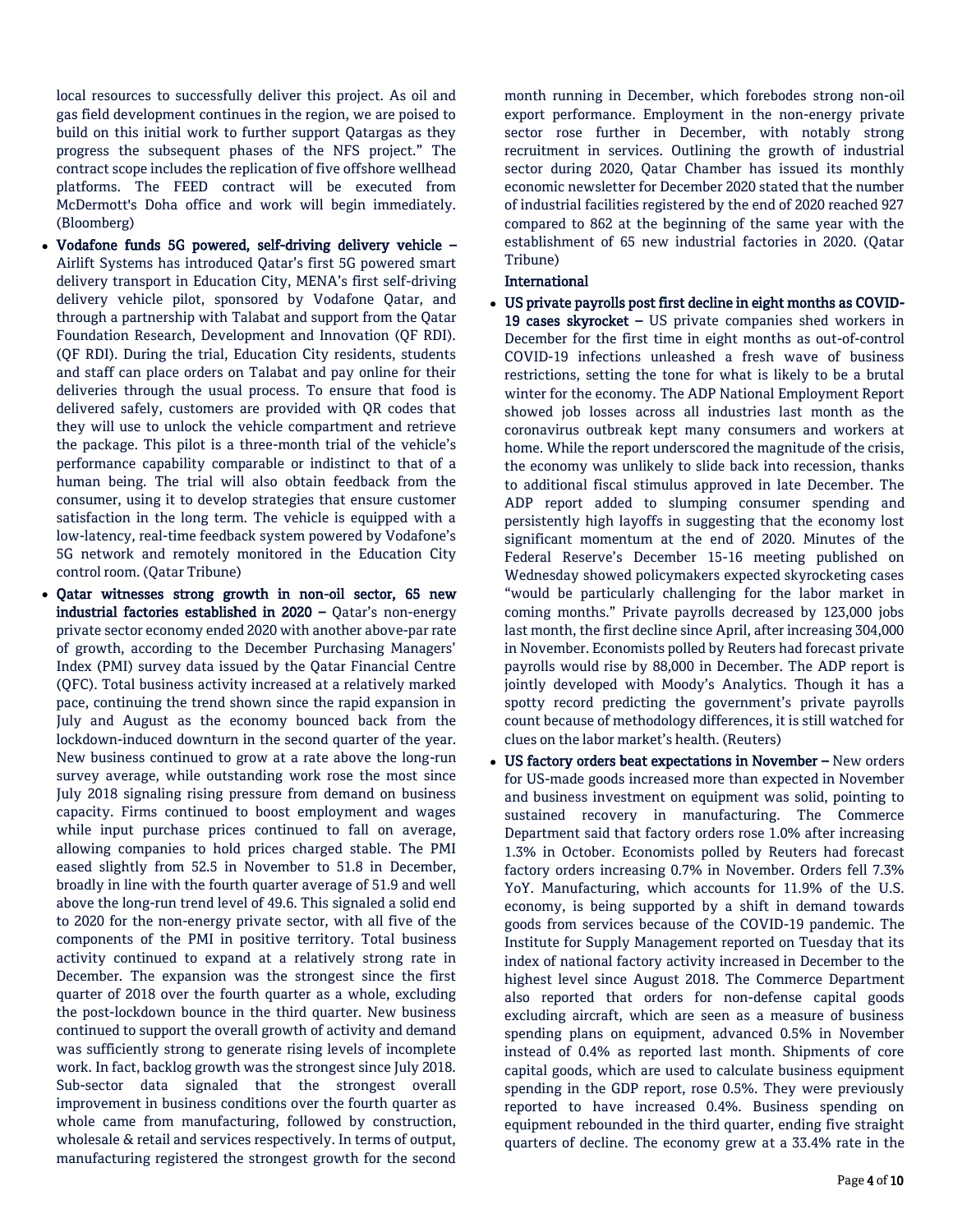July-September quarter after contracting at a 31.4% pace in the second quarter, the deepest since the government started keeping records in 1947. (Reuters)

- NYSE to delist three Chinese telecoms in dizzying about-face The New York Stock Exchange (NYSE) said it will delist three Chinese telecom companies, confirming its latest reversal on the matter a day after US Treasury Secretary Steve Mnuchin told the NYSE Chief he disagreed with an earlier decision to reverse the delistings. The latest move, which is effective January 11, marks the third time in less than a week the Big Board has ruled on the matter. The flip-flopping highlights the confusion over which firms were included in an executive order issued by President Donald Trump in November barring US persons from investing in publicly traded companies Washington deems to be tied to the Chinese military. It also comes amid escalating tensions within Washington on China policy in the final days of the Trump administration. The NYSE originally on Thursday announced plans to delist China Mobile Ltd, China Telecom Corp Ltd and China Unicom Hong Kong Ltd. On Monday, it did a U-turn after consulting with regulators in connection with the US Treasury's Office of Foreign Assets Control and decided to keep them listed. Wednesday's decision marks a return to the original plan. The U-turn to keep the companies listed had prompted criticism that Treasury was being dovish on China. Mnuchin has long been seen as seeking to thwart attempts by hardliners in the administration - many led by the State department - to crack down on Chinese companies. (Reuters)
- US, Japan set for recovery in second half of 2021, IMF chief economist says – Economic stimulus approved in the US and Japan at the end of last year will help to power a recovery in their economies in the second half of 2021, IMF Chief economist Gita Gopinath said. Gopinath told Yahoo Finance in a live interview that the US and Japanese rebounds may prompt upgrades of economic forecasts in some parts of the world. But she said the recovery in some developing countries could be delayed until 2022 by limited availability of coronavirus vaccines. She repeated earlier remarks that the global economy is starting 2021 in a stronger position than anticipated last year due to a stronger-than-forecast performance in the third and fourth quarters. Gopinath, however, added that the outlook was clouded by a race between the surging COVID-19 pandemic and the worldwide vaccination campaign. But the combination of a stronger starting point and new stimulus "should power recovery in the second half," Gopinath told Yahoo Finance. "Based on the 2020 better-than-expected numbers, we should see an upgrade in some parts of the world." That assumes that vaccines will be widely distributed by mid-year in those countries, she said, adding that those with limited access to vaccines will recover more slowly, including many developing economies. The International Monetary Fund is expected to revise its World Economic Outlook forecasts on January 26. In October, it forecast a 4.4% global GDP contraction for 2020, followed by a rebound to growth of 5.2% for 2021. (Reuters)
- Biggest drop in UK new car sales since World War Two British new car sales fell nearly 30% last year in their biggest annual drop since 1943 as lockdowns to curb the spread of the coronavirus hit the sector, an industry body said on

Wednesday. Demand stood at 1.63mn cars in 2020, according to data from the Society of Motor Manufacturers and Traders (SMMT). It was particularly hard hit by a 97% fall in April, the first full month of a national lockdown. Dealerships gradually reopened in June on differing dates across the UK's four nations. Showrooms in England were closed again during a second lockdown in November but many were better prepared with "click and collect" options, allowing more purchases, but still leading to a 27% YoY slump. The performance leaves new car sales at their lowest level since 1992, and suffering the biggest drop since 1943, when sales fell by more than 90%. (Reuters)

- EU may ask too high a price for financial services trade, BoE warns – Britain should not submit to the European Union's (EU) financial services rules just to get better access to the bloc's market after Brexit, Bank of England (BoE) Governor Andrew Bailey said on Wednesday. European daily share trading worth 6bn Euros (\$7.36bn) left the City of London for the continent this week in the first tangible sign of Brexit's impact on Britain's 130bn-Pound (\$176bn) finance industry. Bailey said Britain must not become a mere "taker" of EU rules in return for access. "If the price of this is too high then we can't just go for it whatever," he told parliament's Treasury Committee. "I strongly recommend that we don't become a rule-taker. If the price of that is no equivalence ... then I am afraid that will follow." Britain left the EU's single market last week and its new trade deal with the bloc does not cover financial market access. Britain and the EU are committed to agreeing a memorandum of understanding by the end of March on cooperation in financial rules to unlock equivalence-based access. The EU has asked Britain about its intentions to diverge from the bloc's rules, which could make it harder for Brussels to grant equivalence-based direct access for the City of London. (Reuters)
- Eurozone contraction deeper than thought in December but optimism rose – Eurozone economic activity contracted more sharply than previously thought at the end of 2020 and could get worse this month as renewed restrictions to contain the coronavirus hit the bloc's dominant service industry, a survey showed. With infection rates soaring across Europe, countries have clamped down on public life. Germany is set to extend its strict lockdown until the end of the month and Italy decided on Tuesday to keep some nationwide restrictions in place. With many businesses shuttered, unemployment surging and debt hitting record highs, the European Central Bank rolled out yet more stimulus measures last month to lift the currency bloc out of a double-dip recession. But the economy is expected to gain momentum later this year on vaccine hopes, a December Reuters poll found, and will return to pre-crisis levels within two years. IHS Markit's final December Composite Purchasing Managers' Index (PMI), seen as a good gauge of economic health, did rise to 49.1 from November's 45.3 but was significantly below a flash reading of 49.8. Anything below 50 indicates contraction. The services PMI registered 46.4 in December, better than the previous month's 41.7 but far weaker than the 47.3 preliminary estimate. A lockdown kept Germany's services sector in contraction for a third month in a row in December and Italy's remained deep in negative territory, significantly undershooting analysts' expectations. But French business activity came within a hair of returning to growth last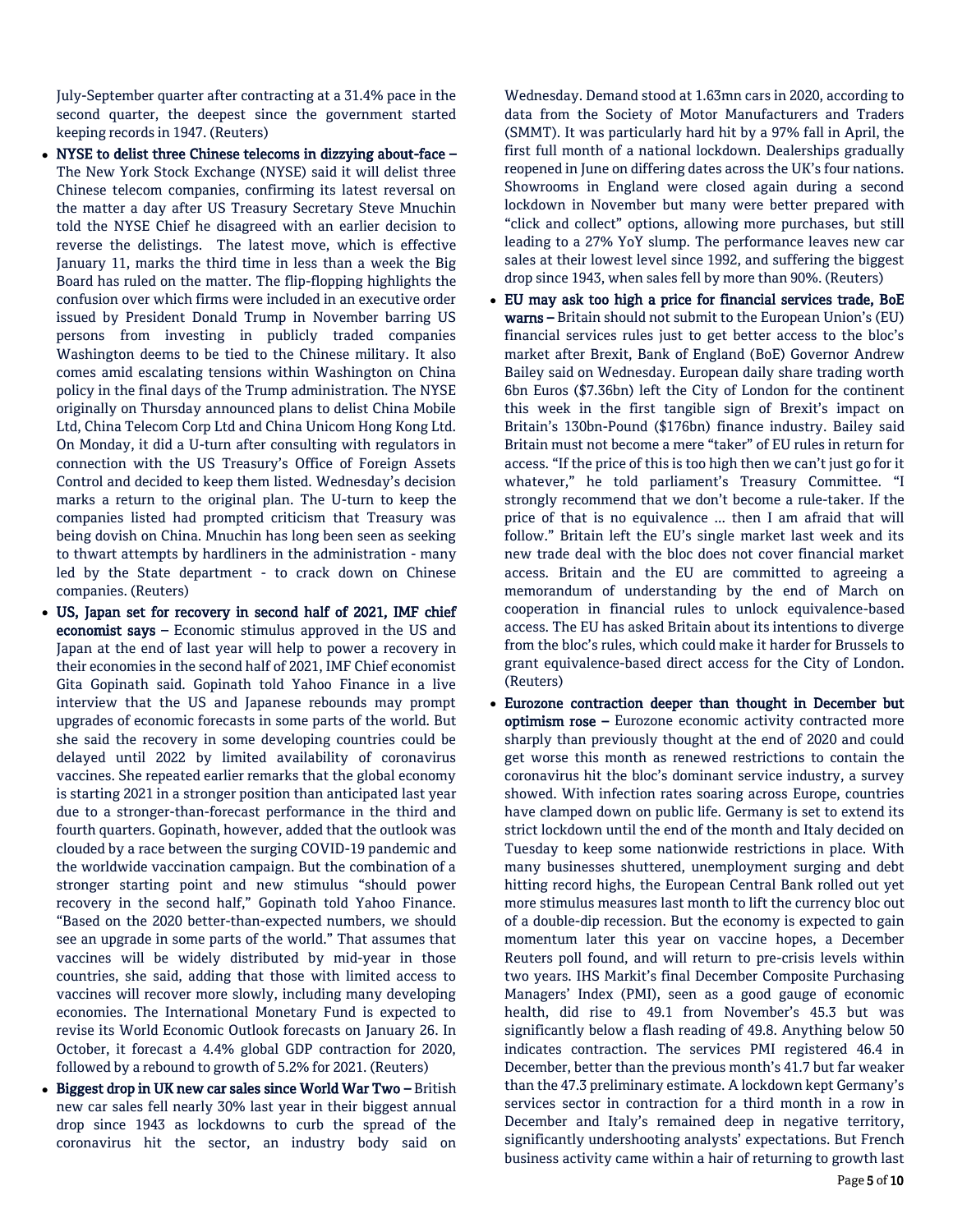month after a second coronavirus lockdown was lifted. In Britain, outside the European Union, the economy made only a subdued return to growth in December after shrinking during a four-week England-wide coronavirus lockdown in November. (Reuters)

- German inflation remains in negative territory in December German annual consumer prices remained negative in December, as a lockdown to contain a second wave of coronavirus infections in Europe's biggest economy kept inflation pressure subdued, data showed on Wednesday. Consumer prices, harmonized to make them comparable with inflation data from other European Union countries, fell 0.7% YoY after shrinking by the same amount in the previous month, the Federal Statistics Office said. December's preliminary data compared with a Reuters forecast for a 0.6% decline. "The coronavirus crisis has again resulted in difficulties in conducting the consumer price survey because some goods were not available on the market," the office said in a statement. (Reuters)
- PMI: Japan service-sector activity falls for 11th month in December – Activity in Japan's services sector extended its run of declines to the 11th month in December, a private sector survey showed, as a new wave of coronavirus infections led to a contraction in business conditions. The data comes after Japan's government in December cut its view on private consumption, which contributes about 55% of the country's gross domestic product, as sectors such as domestic tourism were showing weakness. The final Jibun Bank Japan Services Purchasing Managers' Index (PMI) edged down to a seasonally adjusted 47.7 from the prior month's final 47.8 and compared to a preliminary 47.2 reading. The headline index remained firmly in contraction territory, below the 50 neutral level, where it has been since February. "Latest data indicated both activity and incoming business contracted," said Usamah Bhatti, economist at IHS Markit, which compiles the survey. "Firms often cited that demand had been dampened by rising infection rates." The main reading contracted again as declines in new and outstanding business as well as prices firms charged offset their optimism about the 12 months ahead. Surveyed firms said a third wave of COVID-19 infections had hurt demand as it led to cancellation of orders. "Private sector firms were hopeful that the pandemic would diminish over the course of the next 12 months to induce a broad-based economic recovery," said Bhatti. The composite PMI, which includes both manufacturing and services, also remained in contraction for an 11th month, coming in at 48.5 in December from the previous month's final of 48.1. (Reuters)
- Caixin PMI: China's services sector expands at a slower pace China's services sector activity expanded at a slower pace in December, a private sector survey showed on Wednesday, as sporadic coronavirus outbreaks tempered the recovery in consumer confidence and weighed on new business growth. The Caixin/Markit services Purchasing Managers' Index (PMI) eased to 56.3, a three-month low, in December from 57.8 in November, but remained well above the 50-mark that separates growth from contraction on a monthly basis, pointing to brisk expansion. A sub-index for new business stood at 54.3, down markedly from 58.7 the previous month, the survey showed.

Growth in new export business, which only returned to expansion in November, eased as a surging pandemic restrained overseas demand. The survey also revealed a further sharp rise in input prices, which led firms to increase their prices charged at the fastest pace since January 2008. The loss of momentum was largely in line with the findings in an official survey released last week, which showed activity for the catering industry contracted. The services sector, which had been slower to recover initially than the industrial sector, is more vulnerable to social distancing restrictions as authorities race to tackle dozens of COVID-19 cases in northern China, such as Beijing city, Hebei and Liaoning provinces. Chinese tourists, millions of whom have shunned overseas travel this year because of the global pandemic, are narrowing the scope of their journeys as a result, visiting nearby cities and avoiding trips out of their provinces. (Reuters)

- India's services sector loses more steam in December, job cuts resume – Growth in India's dominant services industry continued to lose momentum in December as a resurgence in coronavirus infections weighed on new business and employment, a private survey showed on Wednesday. Asia's third-largest economy has been gradually recovering from a coronavirus-induced recession but is not expected to return to pre-pandemic levels soon, especially within the service industry - the engine of economic growth and jobs in the country. The Nikkei/IHS Markit Services Purchasing Managers' Index fell to 52.3 in December from November's 53.7 but held above the 50-mark separating growth from contraction for a third straight month. India has the second-highest number of coronavirus infections in the world. On Sunday it approved two coronavirus vaccines for emergency use but it could take years to vaccinate over 1.3bn people with its rudimentary healthcare system. Although a sub-index monitoring overall demand ended a rough 2020 in growth territory, it declined to a threemonth low as night curfews in some major cities depressed demand. Demand from abroad remained firmly in contraction territory as many countries reimpose lockdown measures to contain a fresh spike in COVID-19 cases. Weak demand forced firms to lower their prices despite an uptick in input costs, which increased at the quickest pace since February. (Reuters)
- IHS Markit: Brazil's services sector expands in Dec for 4th month, but pandemic fears linger – Brazil's services sector expanded in December for a fourth straight month and at a slightly faster pace than the month before, a purchasing managers' survey showed on Wednesday, although underlying data painted a more mixed picture. Services have lagged manufacturing and industry in the rebound from the COVID-19 crisis but have recently shown signs that the bounce back is underway, a view strengthened by hopes a vaccine will soon be available. IHS Markit's headline Brazil services PMI rose to 51.1 from 50.9 in November. It was the fourth consecutive reading above 50.0, the threshold that separates expansion from contraction. The slight rise in services accompanied the second consecutive manufacturing PMI decline, however, meaning the composite PMI encompassing both sectors slipped to 53.5 in December from 53.8 in November, IHS Markit said. That marked the fifth straight month that business activity in Brazil's private sector has grown, but COVID-19 worries still linger. Within services the employment index fell to 49.3 from 51.3, as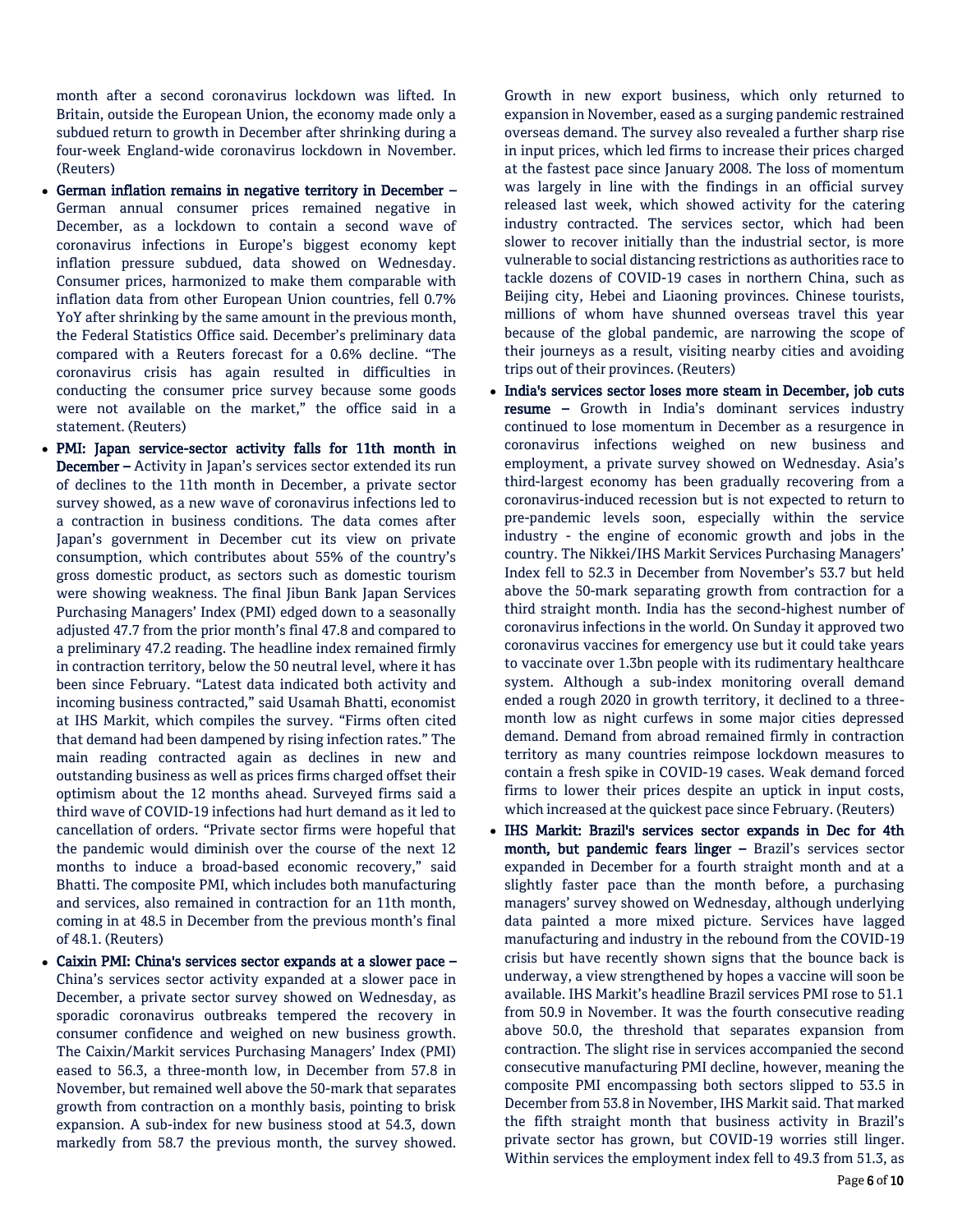firms went back to shedding jobs. That pulled the composite employment index across manufacturing and services down to 50.4 from a nine-year high of 52.6. Inflationary pressures continued to build, with the services sector input prices index rising to 66.5, the highest in four and a half years. The prices charged index rose to a one-year high of 53.4 from 51.3 in November, IHS Markit said. The composite future output index rose to 75.3 from 70.2, marking its highest level since February last year just before the pandemic struck. (Reuters)

### Regional

- OPEC December oil output rises for sixth month led by Libya OPEC oil output rose for a sixth month in December, a Reuters survey found, buoyed by further recovery in Libyan production and smaller rises elsewhere in the group. The 13-member OPEC pumped 25.59mn bpd in December, the survey found, up 280,000 bpd from November and a further increase from a three-decade low reached in June. OPEC output is set to rise further in January after OPEC+ - which groups OPEC and other producers including Russia - agreed to ease output cuts. Under a deal on February output agreed on Tuesday, most of OPEC+ will keep production steady while Saudi Arabia has offered to make a big voluntary cut. "The additional production cut by Saudi Arabia will probably prevent the oil market from becoming oversupplied, which risked happening otherwise," Analyst at Commerzbank, Carsten Fritsch said referring to the first quarter. In December, the biggest supply increase came from Libya, an OPEC member which is exempt from OPEC+ cuts, the survey found. Libyan output had been largely shut down for months due to unrest. (Reuters)
- Goldman says Saudi's extra oil output cuts signal demand risks – Saudi Arabia's pledge to cut its oil output by more than required under its pact with other OPEC+ producers points to weakening oil demand following new COVID-19 lockdowns and sets the stage for a tighter market in the second quarter, Goldman Sachs said in a note released on Tuesday. "Saudi's action and the prospect for a tight market in 2Q2021, as the rebound in demand stresses the ability to restart production, will likely support prices in coming weeks, leading us to reiterate our bullish oil view," the analysts wrote. Benchmark Brent oil prices on Wednesday hit their highest level since February after Saudi Arabia, the world's biggest oil exporter, said it would cut by an additional, voluntary 1mn bpd in February and March. Two OPEC+ members - Russia and Kazakhstan - will bump up their output by a combined 75,000 bpd while other producers will hold production steady. Producers are wary of the impact of new lockdowns on oil demand. (Reuters)
- Moody's: Negative outlook for GCC sovereigns as recovery could take up to three years – It will take two to three years for real, inflation-adjusted GDP in GCC sovereigns to return to prepandemic levels, Moody's Investors Service said in a report Wednesday. Even then recovery will take the longest in the more economically diversified sovereigns, where key sectors such as transportation and tourism will be slow to bounce back, the ratings agency said in its outlook for sovereign creditworthiness among GCC members. "Our negative outlook for GCC sovereigns reflects the coronavirus pandemic's impact on oil revenue and our expectations for the erosion of fiscal

strength experienced last year to extend throughout 2021," a Moody's Analyst and the report's Co-Author, Thaddeus Best said. In most cases, however, access to vast sovereign wealth fund (SWF) assets continued to buttress very high fiscal strength, despite significantly lower oil prices, contracting economic activity and significantly lower revenue. The report forecasts that GCC government debt burdens will rise on average by around 21 percentage points of GDP over 2019-21, compared with 14 percentage points on average for advanced economies. While borrowing costs will remain high for sovereigns with small or no liquid sovereign wealth fund (SWF) buffers like Oman and Bahrain, they will be low for Abu Dhabi, Kuwait, Qatar and Saudi Arabia. "Within the UAE, Abu Dhabi has largely pre-financed its budgetary requirements for 2021, although we expect additional issuance from Dubai and Sharjah. The \$15bn of bonds issued by Abu Dhabi in 2020 was in excess of budgetary needs and should cover 2021 requirements too. Debt issuance will remain the sole source of budget funding for Dubai and Sharjah, given the absence of SWF assets," the report noted. The fiscal measures implemented by GCC sovereigns to mitigate the effects of the pandemic have generally been modest, in most cases amounting to less than 2% of GDP. Except for Saudi Arabia and Bahrain, GCC governments have not provided support to workers (either directly or via employers) to compensate for the loss of salaries during lockdown, unlike many of their advanced economy peers. "The vast majority of support efforts came from GCC central banks which rolled out substantial monetary stimulus and encouraged banks to offer payment holidays and other forms of relief for affected borrowers." (Zawya)

- Saudi Arabia's extra oil cut to last two months, Minister says Saudi Arabia's additional million-barrel-a-day oil production cut will last two months, and then the supplies will be returned to the market, the Kingdom said. The extra cutback in February and March which comes on top of curbs Riyadh is already making with OPEC+ will end in the same fashion as the supplementary reduction made last summer, Energy Minister, Prince Abdulaziz bin Salman said. "We gave the oil industry a wonderful present and a wonderful surprise," he said. "We're extending support and help to the industry." (Bloomberg)
- Saudi Arabia raises February crude official prices to Asia Saudi Arabia's state oil producer Aramco raised its February official selling price (OSP) for its Arab Light crude to Asia by \$0.70 per barrel, setting it at plus \$1 per barrel versus the Oman/Dubai average, according to a document seen by Reuters on Wednesday. The company set the Arab Light OSP to Northwestern Europe at a discount of \$1.90 a barrel against ICE Brent, down \$0.50 from January and to the United States at plus \$0.75 per barrel over ASCI (Argus Sour Crude Index), up \$0.20 from the previous month. (Reuters)
- Saudi Arabia signs \$3bn financing accord with Korea Trade Saudi Arabia signed an agreement with Korea Trade Insurance Corp. for \$3bn in long-term financing to fund government projects in the Kingdom. The transaction has been closed with 10 international banks, according to a statement on the finance ministry's website. The ministry's National Debt Management Center arranged the financing. It follows Saudi Arabia raising \$267mn through Germany's Euler Hermes in July last year,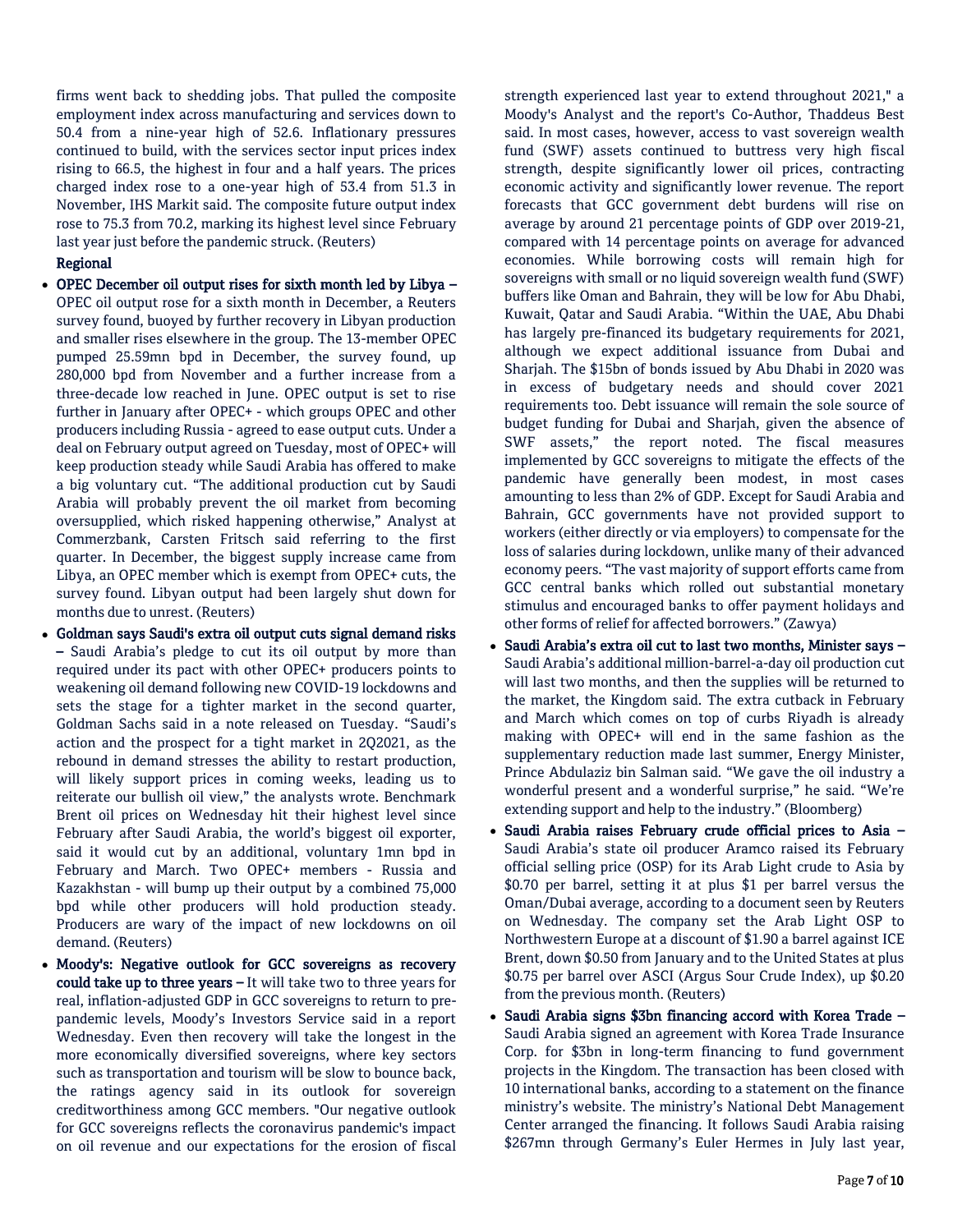using export credit agency financing for the first time. (Bloomberg)

 S&P: The UAE's monetary policy effectiveness remains limited – S&P said that it does not expect to change its assessment of the UAE relatively limited monetary policy effectiveness in the near term, despite an announcement that the Central Bank of the UAE (CBUAE) will begin issuing Dirham-denominated securities this month, given that domestic debt capital markets remain shallow. In S&P's view, issuing dirham-denominated securities could improve the effectiveness of the monetary policy transmission mechanism in the UAE, but only gradually, as the local currency debt market deepens. Similar to other countries in the Gulf region, the UAE's banking system remains the key provider of funds to the domestic economy. In addition, the UAE's monetary flexibility is limited by the fixed exchange rate, which requires the UAE to track movements in the US federal funds rate, even when they may not be appropriate for domestic economic conditions. S&P expects the Dirham's peg to the US dollar will remain in place over the next several years. In S&P's view, the UAE has more than sufficient reserves to defend the peg, while considerations of macroeconomic and social stability would also outweigh the potential benefits of amending the exchange rate regime. The CBUAE's introduction of monetary bills (M-Bills)--replacing the existing certificates of deposit program--should help manage liquidity within the UAE's banking sector by providing a stable collateralized source of funds. It should also begin the development of a secondary market for local currency debt, which could result in the creation of a risk-free pricing benchmark (yield curve) for Dirham-denominated debt over the longer term. S&P's ratings on Abu Dhabi (AA/Stable/A-1+), Ras Al Khaimah (A- /Stable/A-2), and Sharjah (BBB-/Stable/A-3) are unaffected. S&P assess the individual Emirates that constitute the UAE as being part of a UAE-wide monetary union (see related research). S&P has applied its assessment of the UAE's monetary flexibility to the individual Emirates. In S&P's view, Abu Dhabi's economic significance to the UAE as a whole means that its economy is likely to have a better alignment with the CBUAE's monetary policy objectives when compared with the smaller Emirates. (Bloomberg)

- Dubai launches fifth coronavirus economic stimulus package The Emirate of Dubai has announced a new stimulus package worth AED315mn to help the economy cope with the effects of the coronavirus pandemic. The package, its fifth, takes the total economic stimulus from the government of Dubai, part of the UAE, to AED7.1bn since March last year, Dubai Crown Prince, Sheikh Hamdan bin Mohammed said. (Reuters)
- Emaar Properties sells Dubai Sky View Hotel for AED750mn Emaar Properties on Wednesday confirmed the disposal of 100% of the shares of its subsidiary ASV Group, which is the owner of the 169-key Sky View hotel, in transaction valued at AED750mn. The note clarified that the hotel management agreement is with Emaar's Address, which will retain ownership of the sky bridge restaurant. The developer clarified that the reason it has decided to divest its asset is because "it is in line with the assets light strategy for company's hospitality assets." Emaar Properties, Emaar Hospitality Group, Address Skyview, and Evergreen Hospitality were the parties involved

in the transaction. According to the update, the date of the signing of the transaction deal was October 8, 2020, and the execution was on December 31, 2020. The expected closing date of the deal is on January 15, 2021. The transfer of ownership of the subsidiary owning the assets to the buyer has been completed, but the share transfer of the company owning the hotel operations is yet to be fully completed. (Bloomberg)

- Mubadala launches new healthcare network across six hospitals – Abu Dhabi state investor Mubadala said it will bring together six of its wholly owned medical assets into an integrated network called Mubadala Health to serve patients seeking world-class care and to address some of the most challenging healthcare issues. The six hospitals under Mubadala Health include Healthpoint, Imperial College London Diabetes Centre, Amana Healthcare, Abu Dhabi Telemedicine Centre, Capital Health Screening Centre, National Reference Laboratory (NRL) and Cleveland Clinic Abu Dhabi. "CEO, Mubadala Health, Hasan Jasem Al Nowais will direct a diverse team to enhance the patient experience, seeking innovative solutions, driving collaboration across the sector and forging global partnerships to elevate clinical outcomes," Mubadala said. Mubadala Investment Co manages more than \$230bn in assets. (Zawya)
- Credit facilities for banks in Kuwait soars to KD1.6bn In an indication of the relative improvement of economic activity in the country, the credit facilities provided by banks in the local market increased by the end of last November to KD1.6bn, compared to KD1.09bn in October, while the total balance of credit facilities for banks reached KD40bn. The financial statements of the Central Bank revealed that the balance of personal facilities increased by KD13.4mn in November, at a rate of 3.4%, to record KD407.6mn at the end of the same month, compared to KD394.2mn in October from KD83.1mn in October to KD71.3mn, the facilities provided to purchase "equity loans" securities retreated 0.2%, at a value of KD6.9mn, from KD2.544bn in October to KD2.551bn in November. In the same context, deposits in the banking sector increased by KD2bn during 11 months to reach KD45.72bn, while private sector deposits in banks decreased by 0.8%, at a value of KD327mn, from KD38.164bn in October to KD37.837bn in November. The government increased KD262mn in November to KD7.8bn. (Zawya)
- Oman plans to implement VAT from April 16 Oman plans to implement a 5% value-added tax (VAT) from April 16 as the Gulf nation tries to plug a fiscal gap and follows the lead of its Gulf neighbors. Oman News Agency reported the date when VAT will come into effect. It also said: Businesses are subject to compulsory VAT registration if the value of annual supplies exceeds or is expected to exceed 38,500 rials. Commodities exempt from VAT are: meat, fish, poultry, dairy products, fresh eggs, vegetables, fruits, coffee, tea, cardamom, grains, olive oil, sugar, bread, bottled drinking water and table salt. (Bloomberg)
- Oman turns stock exchange into closed joint stock company Oman's stock market, the Muscat Securities Market, has been converted into a closed joint stock company and put under the ownership of the state-owned Oman Investment Authority, state media said on Wednesday. It will be called the Muscat Stock Exchange and all assets and employees of the Muscat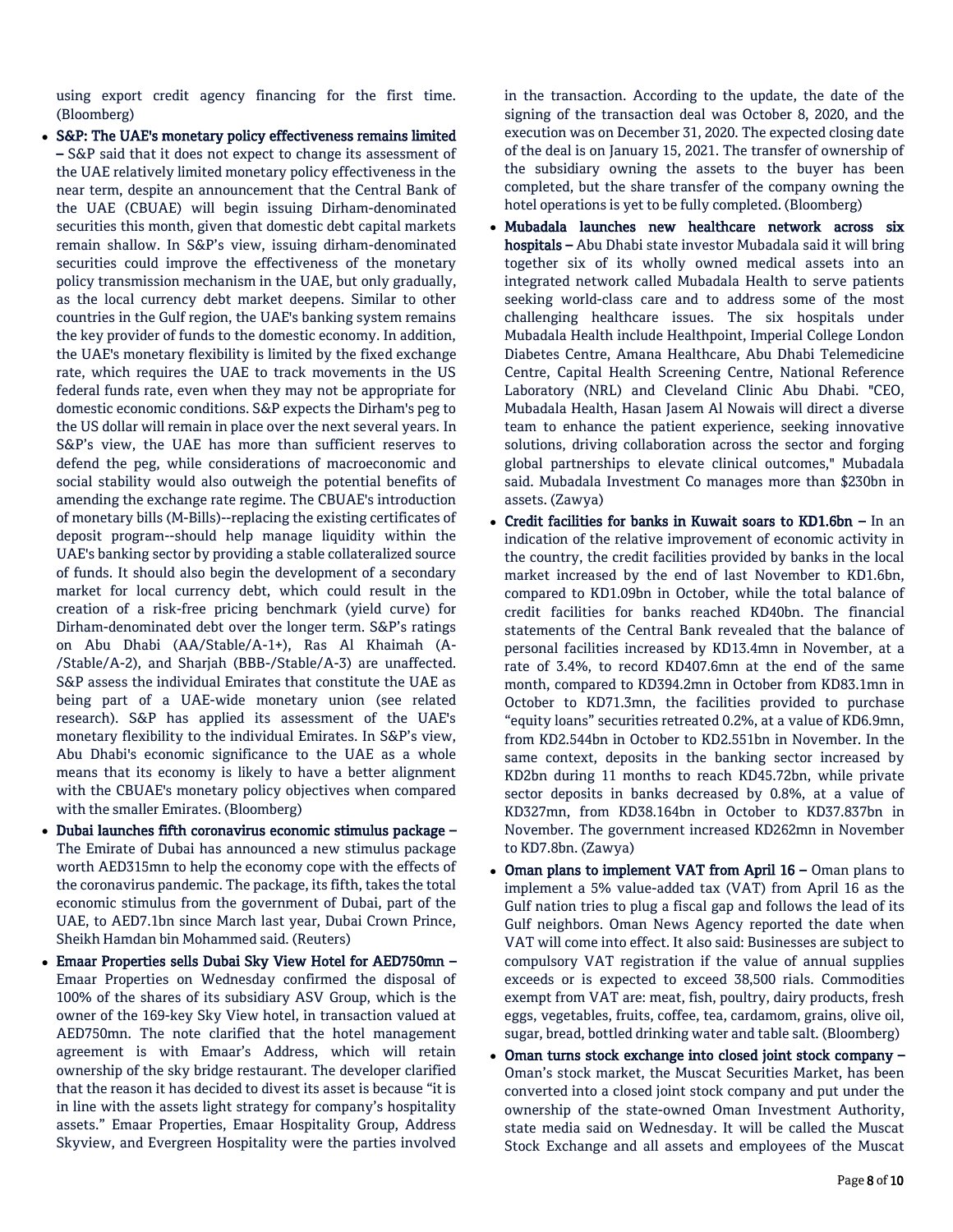Securities Market will be transferred to that new entity, Oman news Agency said. Oman established the Oman Investment Authority in June to own and manage most of the country's sovereign wealth fund and finance ministry assets. (Reuters)

 Bahrain sells BHD100mn of 3.75% 2026 bonds; bid-cover at 1.83x – Bahrain sold BHD100mn of bonds due on January 10, 2026. Investors offered to buy 1.83 times the amount of securities sold. The bonds will settle on January 10, 2021. (Bloomberg)